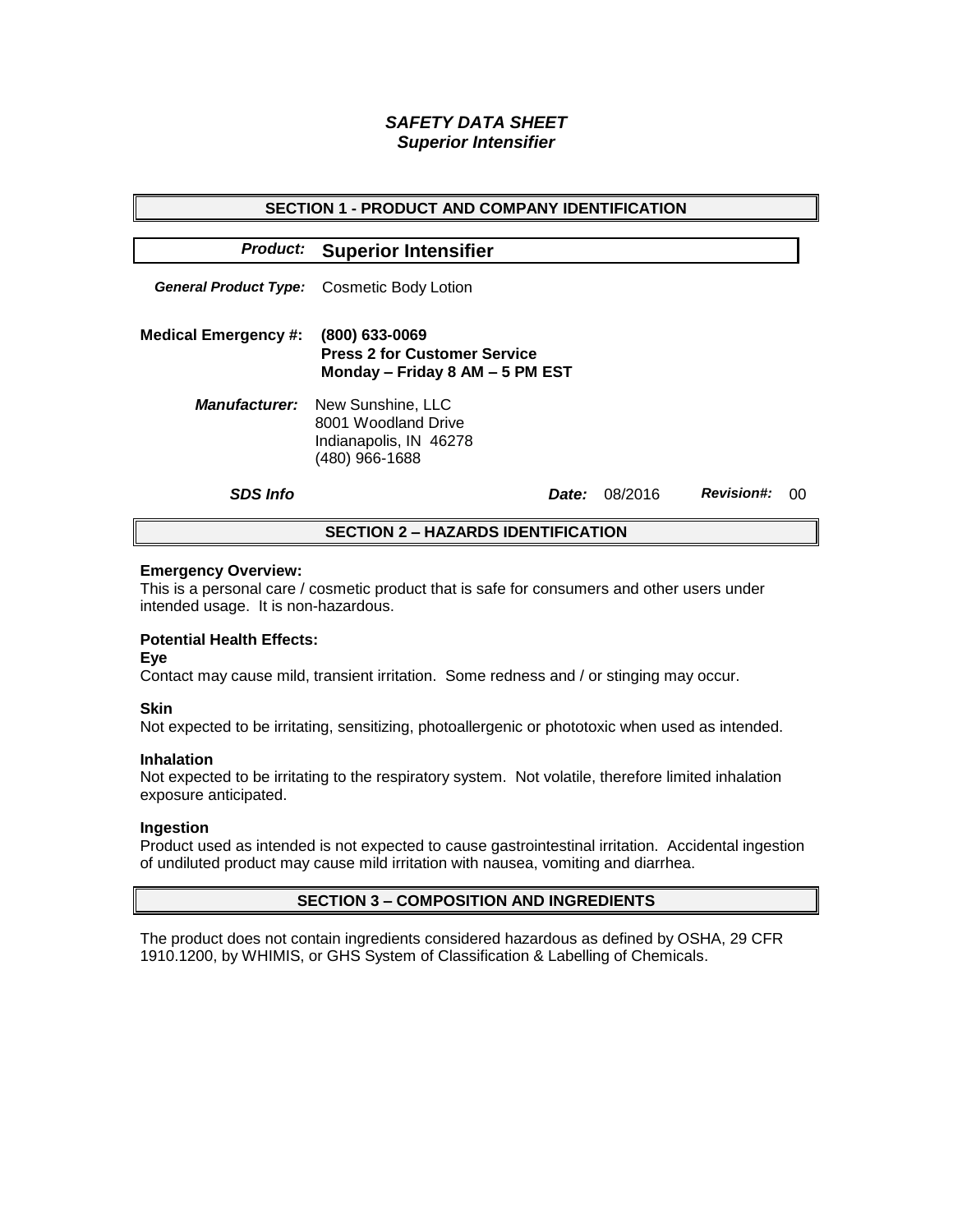## **SECTION 4 – FIRST AID MEASURES**

### **Eye**

Thorough rinsing for 15 – 20 minutes is recommended. If irritation persists, contact a physician.

#### **Skin**

Discontinue use of product. Apply cold compresses to affected areas to relieve discomfort. If discomfort persists, contact a physician.

#### **Inhalation**

If respiratory irritation occurs, remove individual to fresh air.

#### **Ingestion**

Accidental ingestion of product may require medical attention. In case of accidental ingestion dilute with water. Do not induce vomiting. If discomfort persists, contact a physician.

## **SECTION 5 – FIRE FIGHTING MEASURES**

**Extinguishing Media:** Use chemical foam, dry chemical, carbon dioxide or water. **Explosion Hazard:** Not applicable.

**Fire Fighting Info:** Contact emergency personnel. Use self-contained breathing apparatus and protective gear, if large quantities of product are involved. Hazardous decomposition products may be released. Thermal degradation may produce oxides of carbon and / or nitrogen, hydrocarbons and / derivatives.

## **SECTION 6 – ACCIDENTAL RELEASE MEASURES**

### **Procedures for Spill / Leak Clean-up:**

**Household Settings:** Absorb liquid and scrub the area. Dilute with water until surface is no longer slippery.

**Non-Household Settings:** Use safety glasses if splash hazard exist. Use gloves and other protective clothing to prevent skin contact.

### **SECTION 7 – HANDLING AND STORAGE**

#### **Precautions for Safe Handling:**

**Household Settings:** Avoid contact with eyes.

**Non-Household Settings:** No unusual handling or storage requirements. Storage in large quantities (warehouse) should be in a well-ventilated, cool area.

### **Conditions for Safe Storage:**

**Household Settings:** Normal household storage.

**Non-Household Settings:** No unusual handling or storage requirements. Storage in large quantities (warehouse) should be in a well-ventilated, cool area.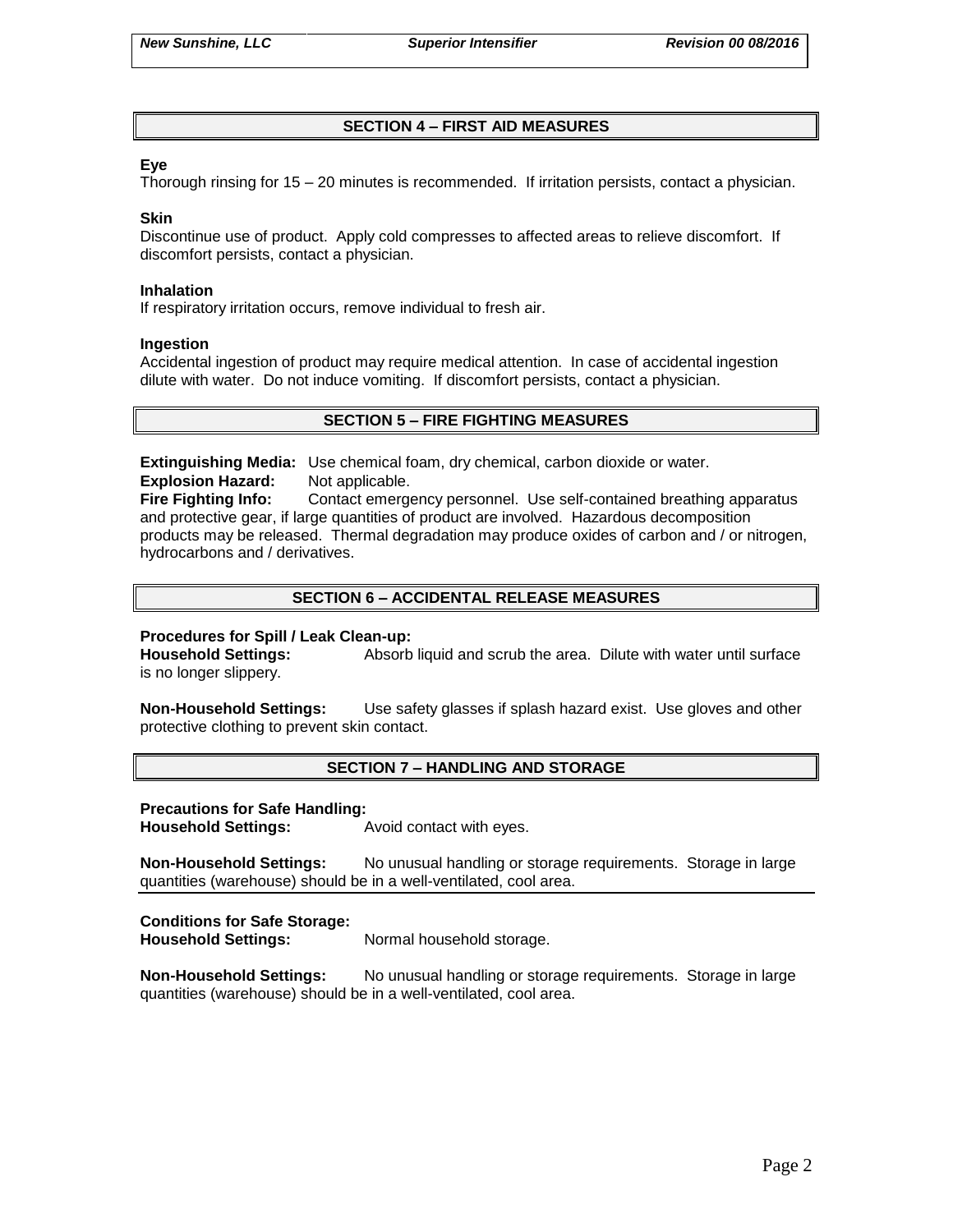### **SECTION 8 – EXPOSURE CONTROLS / PERSONAL PROTECTION**

**Household Settings:** This is a personal care / cosmetic product that is safe for consumers and other users under normal and reasonably foreseen use.

**Non-Household Settings:** Use safety glasses if splash hazards exist, use gloves and other protective clothing to prevent skin contact. Always follow good hygienic work practices. Avoid prolonged contact with skin and clothing.

### **SECTION 9 – PHYSICAL AND CHEMICAL PROPERTIES**

Physical State Viscous liquid body lotion. Appearance **Various colored viscous liquid.**<br>
Odor Communication Colore Fragrant. Odor Threshold Not available pH 3.5 – 7.5 Melting Point/Freezing Point Not Applicable Boiling Point  $>212$  F / 100 C Flash Point  $>212$  F / 100 C Evaporation Rate Not Applicable Flammability Not Applicable Upper/Lower Flammablilty Not Applicable Vapor Pressure Not Applicable Vapor Density Not Applicable Relative Density Not Available Specific gravity at 25C Not available. Solubility in water at 20C Slightly Insoluble Partition coefficient Not Applicable Auto-iginition Temp Not Applicable Decomposition Temp Not Available Viscosity 20,000 – 150,000 cps. Volatile % Complies with Federal and State VOC regulations.

### **SECTION 10 – STABILITY AND REACTIVITY**

**Other Recommendations:** None

**Conditions to Avoid:** No applicable information has been found.

### **SECTION 11 – TOXICOLOGICAL INFORMATION**

This is a personal care / cosmetic product that is safe for consumers and other users under intended and reasonably foreseeable use.

**Chronic Effects:** Finished product is not expected to have chronic health effects. **Target Organs:** No adverse health effects on target organs expected for finished product. **Carcinogenicity:** Finished product is not expected to be carcinogenic. NTP: No IARC: No OSHA: No

### **SECTION 12 – ECOLOGICAL INFORMATION**

The product ingredients are expected to be safe for the environment at concentrations predicted under normal use and accidental spill scenarios.